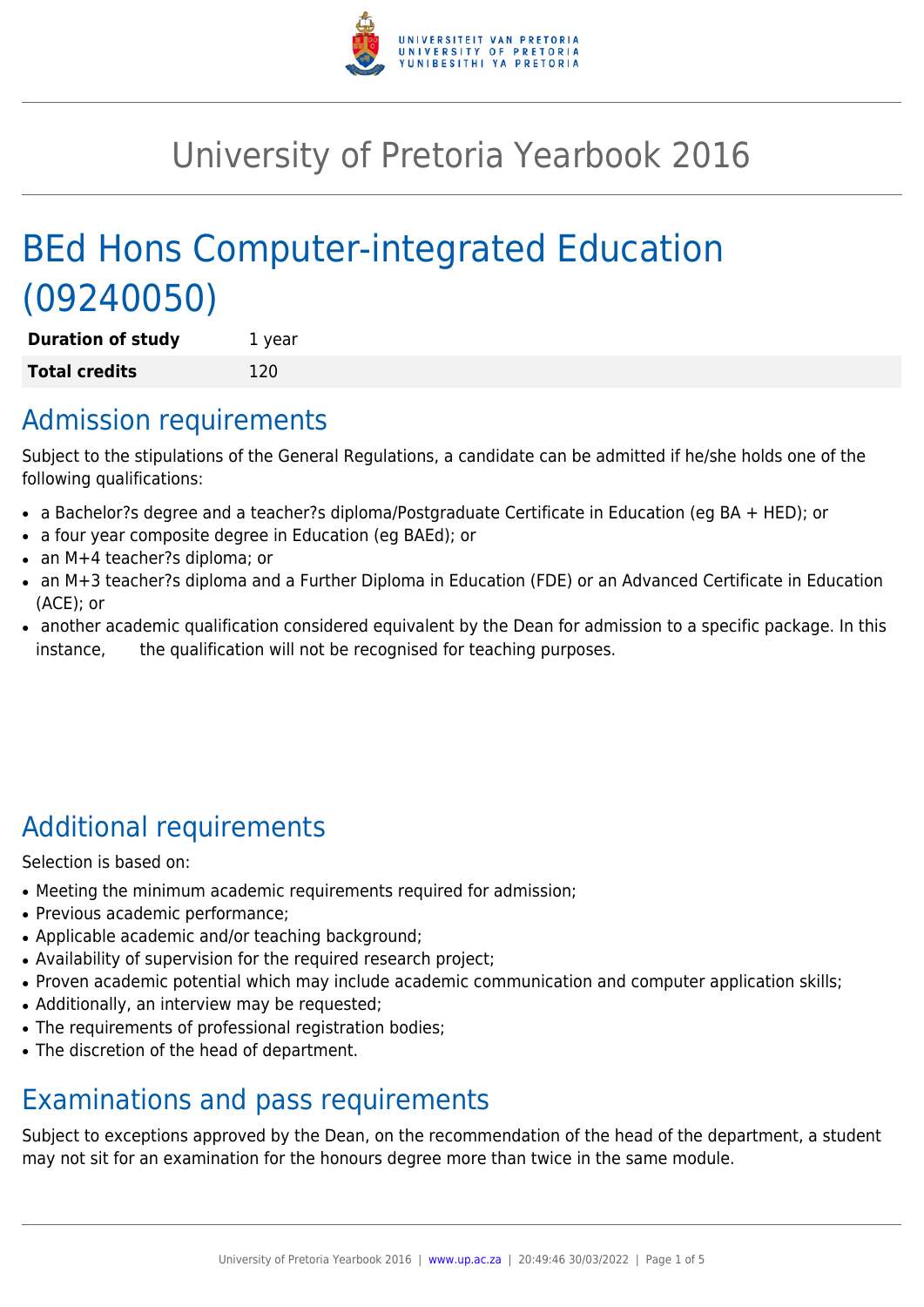

A final-year student who has failed a maximum of three semester modules or their equivalent, with a final mark of at least 40% in each, may be admitted by the Dean to a special examination/s in these modules during January of the following year, provided that this will enable the student to comply with all the requirements for the degree.

# Research information

A research project is compulsory and must be handed in for examination, as prescribed by the particular department.

# Pass with distinction

The degree is conferred with distinction on a student who has obtained an average of at least 75%, with a minimum of 70% in each module.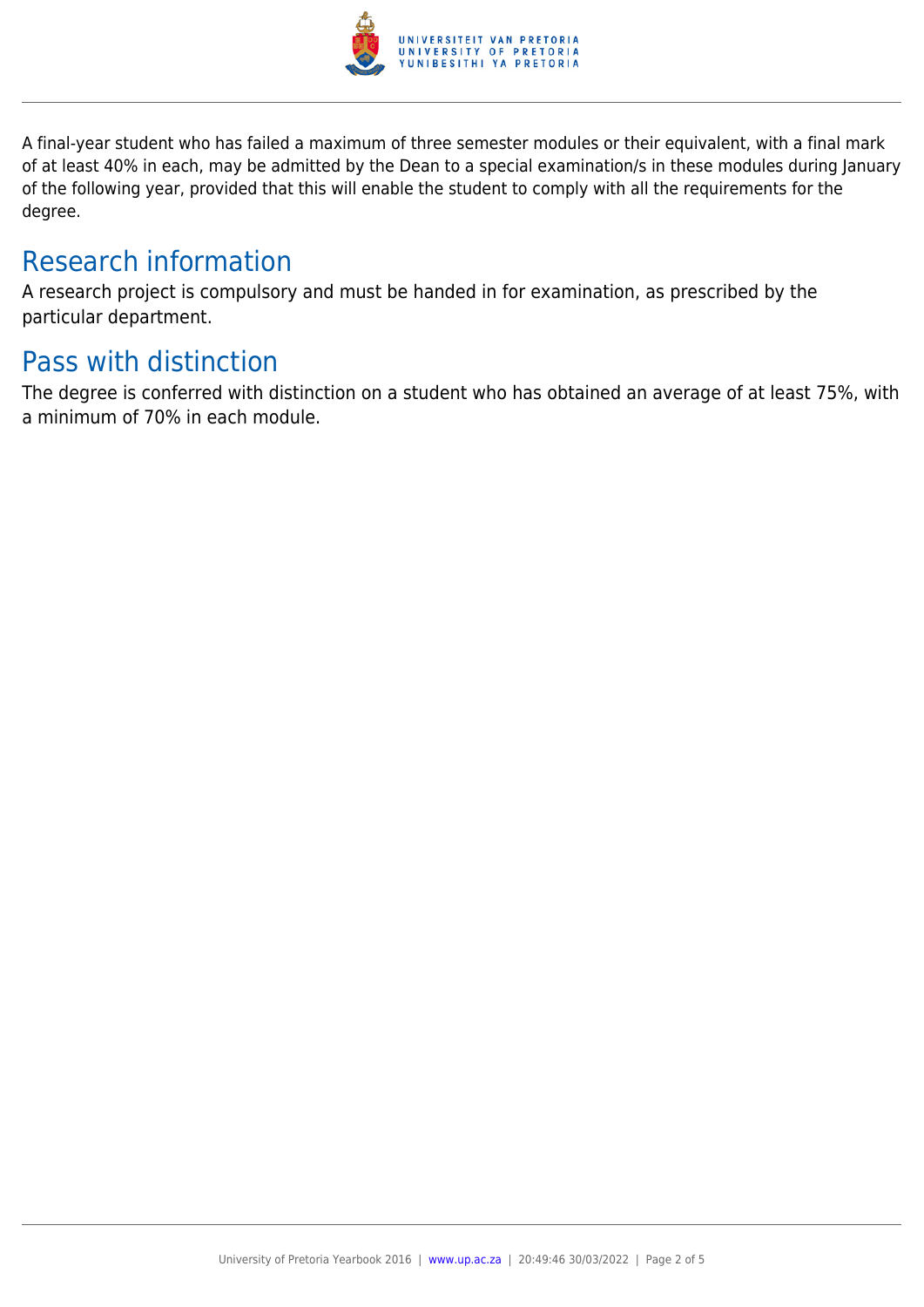

# Curriculum: Final year

**Minimum credits: 128**

# **Fundamental modules**

## **Research report 780 (CIE 780)**

| <b>Module credits</b>         | 16.00                      |
|-------------------------------|----------------------------|
| <b>Prerequisites</b>          | No prerequisites.          |
| Language of tuition           | Double Medium              |
| <b>Academic organisation</b>  | Science, Maths + Techno Ed |
| <b>Period of presentation</b> | Semester 2                 |

#### **Module content**

This module equips students to develop core competencies regarding the conceptualisation and undertaking of a research project within a CIE (computer integrated education) or ICT (information and communication technology) context. Students should have a clear understanding of the elements that comprise a research repoort which include formulating a resarch proposal and conducting and applying basic and appropriate research methodology. A research report for presentation of the research is written.

## **Research proposal 755 (NMQ 755)**

| <b>Module credits</b>         | 16.00                          |
|-------------------------------|--------------------------------|
| Language of tuition           | Both Afr and Eng               |
| <b>Academic organisation</b>  | <b>Education Dean's Office</b> |
| <b>Period of presentation</b> | Semester 1                     |
|                               |                                |

### **Module content**

Guided literature research, formulation of a conceptual framework and development of a research proposal for a supervised research project of limited scope.

# **Core modules**

# **Curriculum development 710 (CDD 710)**

| <b>Module credits</b>         | 16.00                      |
|-------------------------------|----------------------------|
| <b>Prerequisites</b>          | No prerequisites.          |
| Language of tuition           | Double Medium              |
| <b>Academic organisation</b>  | Science, Maths + Techno Ed |
| <b>Period of presentation</b> | Semester 1 or Semester 2   |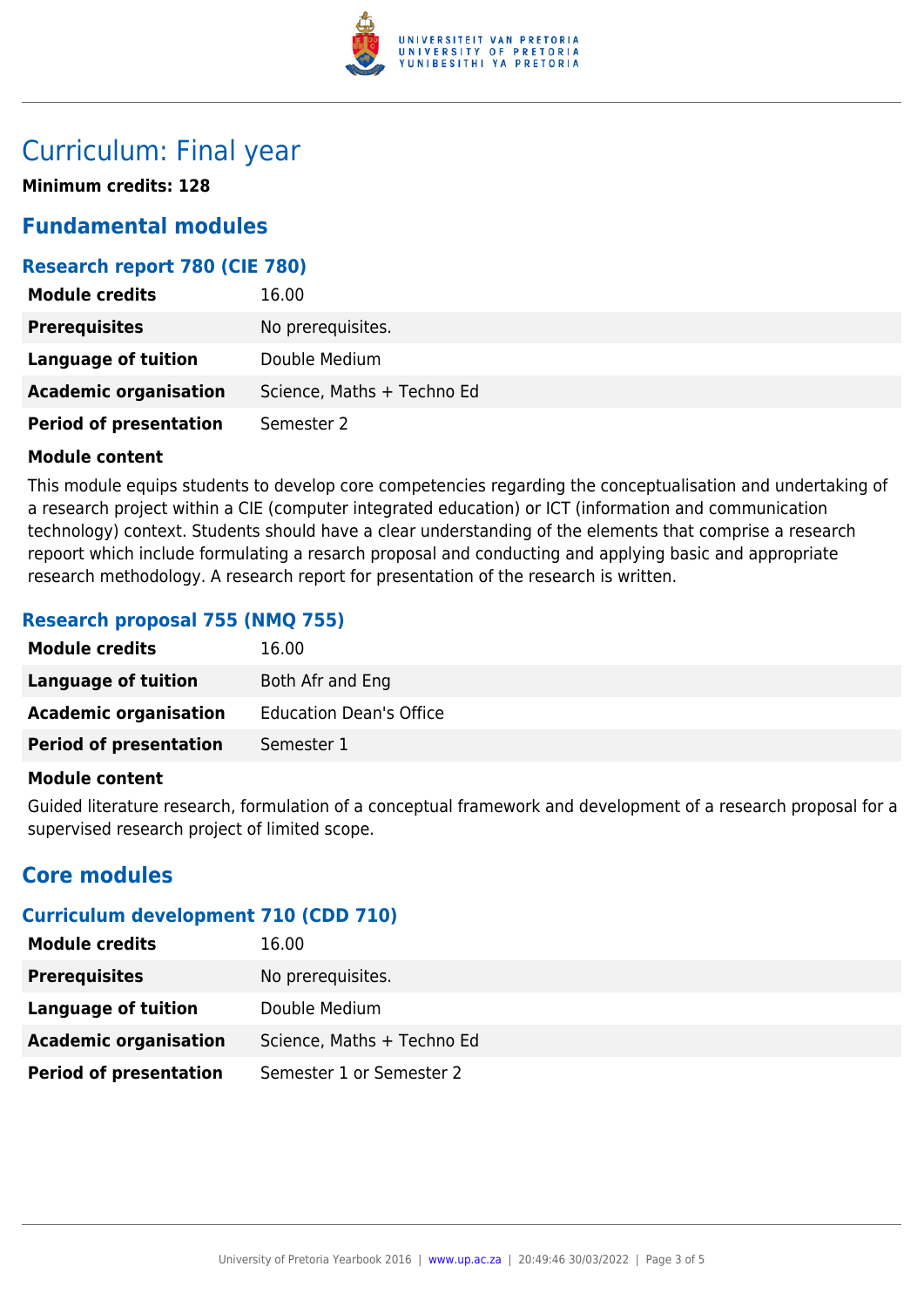

### **Module content**

Principles and foundations of curriculum/programme design and development. International and national models and trends in curriculum/programme development. Principles of outcomes-based programming in the SAQA context. Curriculum development models and instruments in action. Situation and task analysis needs assessment. Development. Dissemination. Implementation as a change process. Assessment and evaluation.

# **Computers as cognitive tools 720 (CIT 720)**

| <b>Module credits</b>         | 16.00                      |
|-------------------------------|----------------------------|
| <b>Prerequisites</b>          | No prerequisites.          |
| Language of tuition           | Double Medium              |
| <b>Academic organisation</b>  | Science, Maths + Techno Ed |
| <b>Period of presentation</b> | Quarter 3                  |

#### **Module content**

The purpose of this module is to enable the candidate to master computer-integrated techniques pertaining to cognitive tools.

# **Instructional tools and multimedia 710 (CTM 710)**

| <b>Module credits</b>         | 16.00                      |
|-------------------------------|----------------------------|
| <b>Prerequisites</b>          | No prerequisites.          |
| Language of tuition           | Double Medium              |
| <b>Academic organisation</b>  | Science, Maths + Techno Ed |
| <b>Period of presentation</b> | Quarter 2                  |

### **Module content**

The purpose of this module is to enable the candidate to master computer-integrated techniques pertaining to instructional tools and multimedia in education and training.

### **Educational research methodology 745 (NMQ 745)**

| <b>Module credits</b>         | 16.00                          |
|-------------------------------|--------------------------------|
| Language of tuition           | Both Afr and Eng               |
| <b>Academic organisation</b>  | <b>Education Dean's Office</b> |
| <b>Period of presentation</b> | Semester 1                     |